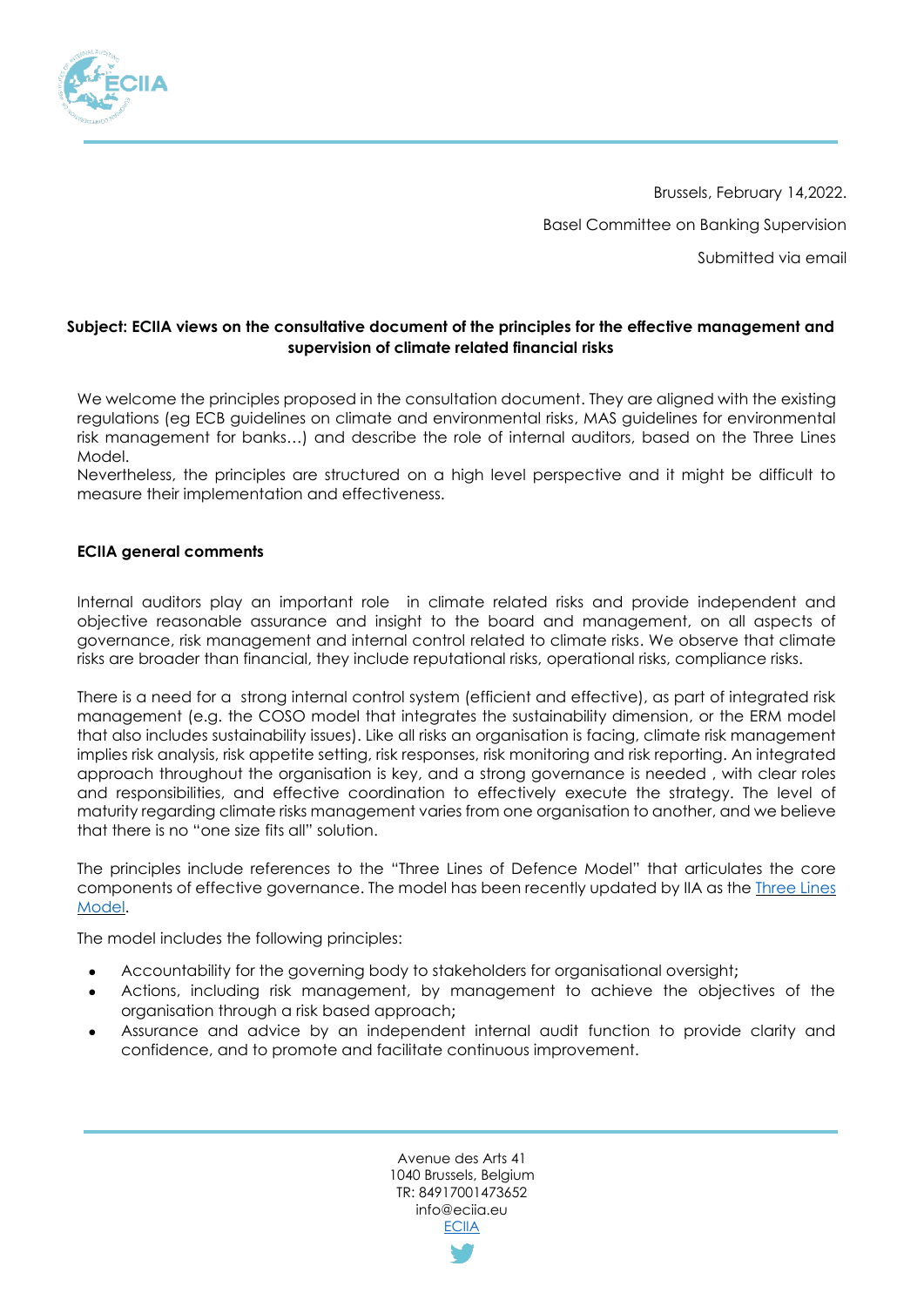

# The IIA's Three Lines Model



Each organisation will adapt the model to its own environment, but it is important to define the accountability of each party involved to ensure the reliability, coherence and transparency of the information needed for risk based decision making. The work of internal audit should be aligned with the level of maturity of the internal control system implemented for climate risks.

In terms of reporting on climate risks, we promote clear guidelines regarding the framework to be used: Standards are needed for comparability among companies and to facilitate informed business decisions that consider climate impacts.

# **ECIIA detailed comments**

#### *Principle 4*

In Principle 4, we would suggest updating the reference to the new Three Lines Model. We also would appreciate if the highest level of independence is clearly in the third line, internal audit: " Banks should incorporate climate-related financial risks into their internal control frameworks across the three lines of the organization to ensure sound, comprehensive and effective identification, measurement, mitigation and assurance of material climate-related financial risks. [Reference principles: BCP 26, SRP 20, SRP 30]"

#### *Guidelines 17*

#### It should refer to the three lines rather

*Guideline 18* does not contain indication to expectations in understanding the climate change impact and related risks for the entity (reputation and other environment and social risks for the entities). This principle *does not mention essential elements like Climate related legislation and international commitments* as well as the entities commitments to manage climate risk, monitoring and reporting on client base climate impact and assessing climate risk in the Product Development and Review Process.

> Avenue des Arts 41 1040 Brussels, Belgium TR: 84917001473652 info@eciia.eu **[ECIIA](http://www.eciia.eu/)**